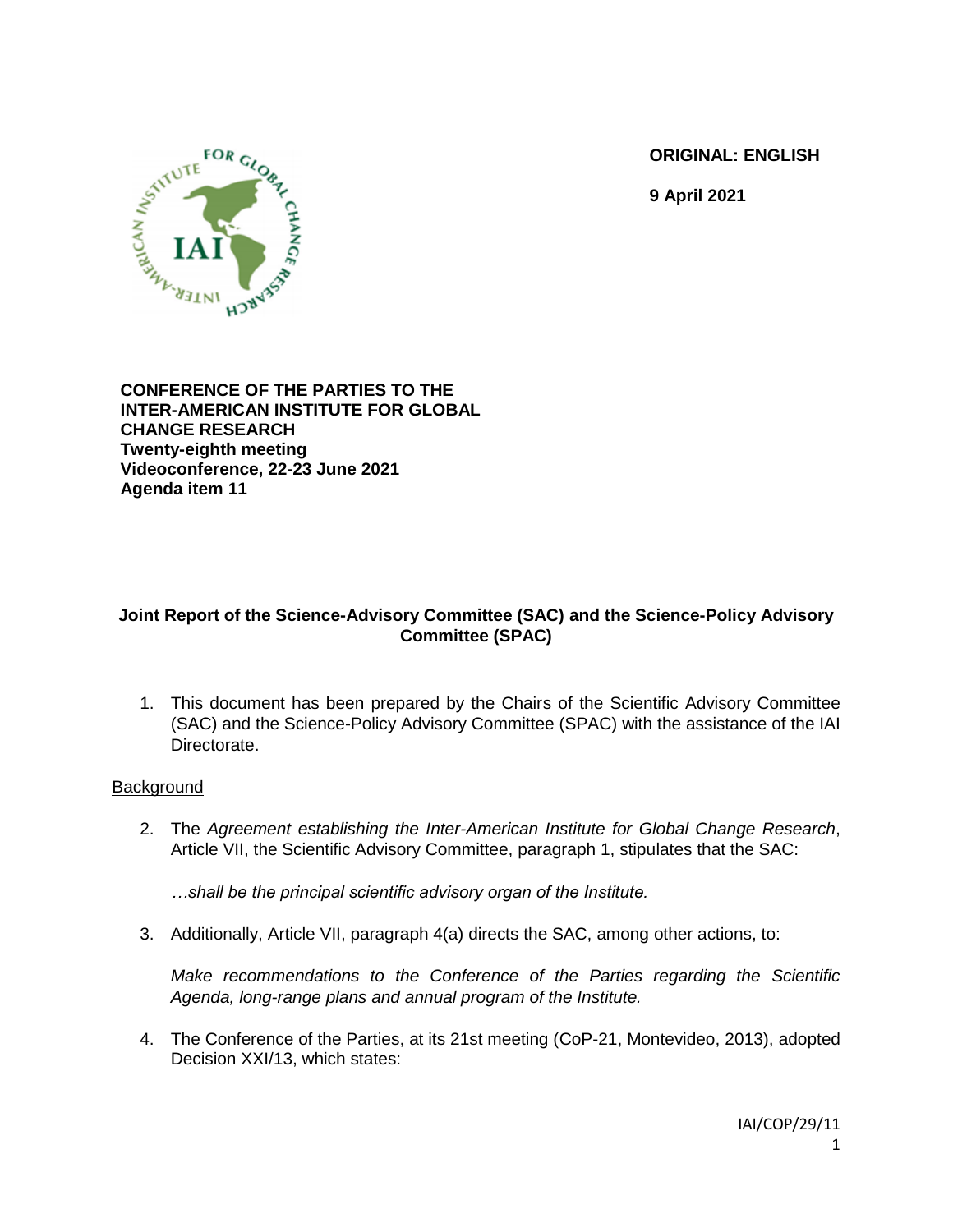*The CoP approved the establishment of an Advisory Committee on Science-Policy Liaison. The committee will provide advice to the CoP and the IAI Directorate on how to use and design science for policy and decision-making.*

### Membership

- 5. The current membership of the SAC includes: Reynaldo Victoria (Chair), Elena Abraham, Edwin Castellanos, Tereza Cavazos, Mariana Meerhoff Scaffo, Joshua Tewksbury, Ines Camilloni, Alexander Turra, Patricia Balvanera, Jean Paul Metzger, and two alternate members: Michelle Scobie and Mercy Borbor.
- 6. In June 2021, one SAC member nominated by the Parties, Mariana Meerhoff Scaffo from Uruguay, will conclude her first term and she is eligible for re-election, per Article VII, paragraph 2 of the *Agreement,* if nominated by a party.
- 7. One SAC member nominated by the Parties, Edwin Castellanos from Guatemala, will conclude his second term.
- 8. Notification no. IAIUYDIR/2021/004 was issued on 23 March 2021 inviting Parties to submit nominations for these vacancies.
- 9. Membership to the SAC requires expertise in a number of critical areas relevant to the Scientific Agenda of the IAI and to reflect an appropriate balance among the biogeographical areas of scientific importance to the Americas and also an integration of natural and social science.
- 10. The current membership of the SPAC includes: Brigitte Baptiste, Walter Baethgen, Javier Gracia-Garza, Evelia Rivera-Arriaga, Karen de Oliveira Silverwood Cope, Vaughan Turekian, and David Smith.
- 11. The Conference of the Parties shall elect SAC members from nominations received from Parties.

#### **Activities**

- 12. In accordance with Decision XXVI/9, meetings of the SAC and SPAC were held jointly the first Tuesday of every month, during the intersessional period. The joint meetings have been successful, resulting in enhanced communication and participation, and increased exchange of knowledge between the SAC and the SPAC.
- 13. Nine teleconferences were held: 1 September 2020, 6 October 2020, 3 November 2020, 1 December 2020, 2 February 2021, 2 March 2021, 6 April 2021, 4 May 2021, and 1 June 2021, as of this writing. Issues discussed included: revision of the scientific agenda, the finalization and publication of the CRN3 special issue, new opportunities for funding including grants submitted, alignment of SAC/SPAC activities with the IAI strategic plan, the continuation of the COVID-19 working group, creation of a strategic plan indicators working group, and creation of a regional assessment working group.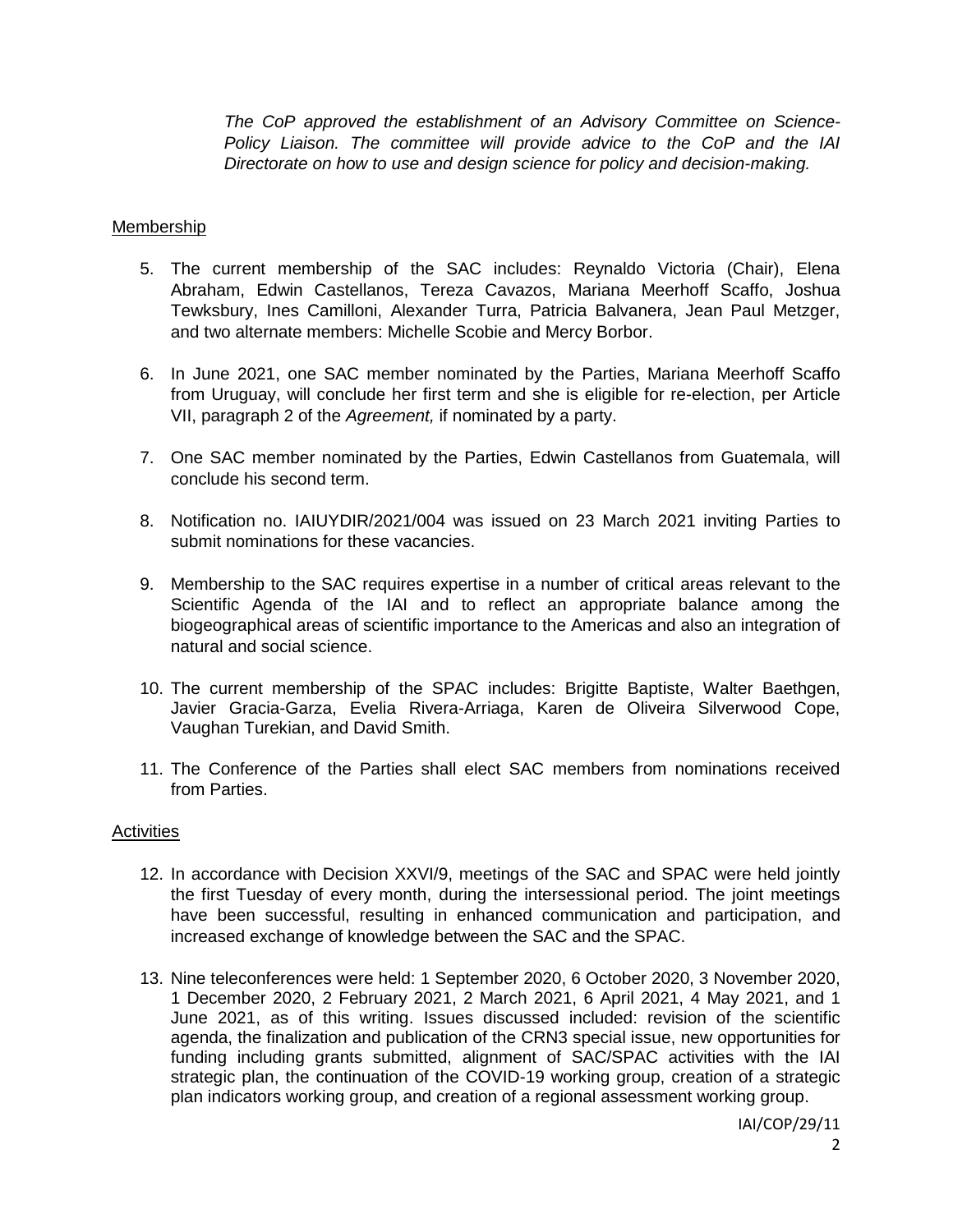- 14. The SAC and SPAC contributed to the revision of the IAI's scientific agenda per Decision XXVII/5: *The Science Advisory Committee and the Science-Policy Advisory Committee are instructed to further revise and update the IAI Scientific Agenda in line with the IAI Strategic Plan to better reflect transdisciplinary research and science with special attention to human issues and systems.*
- 15. The revised draft IAI Scientific Agenda is available as an annex to document Decision XXVII/5: *Recommendations by the Parties and the SAC and SPAC on revisions to the IAI Scientific Agenda*, no. IAI/COP/29/12.
- 16. The SAC and SPAC contributed to the editorial and review process for the CRN3 special issue per Decision XXVII/29: *The IAI Science Advisory Committee (SAC) and the Science Policy Advisory Committee (SPAC) are instructed to collaborate with the Directorate on the publication of a special issue on the IAI in a peer reviewed journal, by acting as guest editors, reviewers, and/or any other function that contributes to the publication of the Special issue.* At the time of writing, the expected date of publication is April or May 2021.
- 17. The SAC and SPAC provided feedback on implementation of the 4-year proposal submitted by the IAI directorate to the NSF (awaiting funds) entitled, *Building Capacity for Science-Informed Policy in the Americas through Regional Collaboration, Global Change Science Synthesis, Science Diplomacy, and Transdisciplinary Networks.* The proposal addresses Decisions XXV11/15 (Fourth Round of Collaborative Research Grants), XXVII/17 (Transdisciplinary Science), XXVII/20 (Seed Grant Programs), XXV11/30 and XXV11/30 (Establishment of a Flexible Funding Mechanism for the Americas).
- 18. The SAC and SPAC created a working group on the IAI's response to the COVID-19 pandemic. The working group began meeting on an ad-hoc basis in May 2020 to identify strategic areas where the IAI can support Parties in the context of COVID-19. The working group is drafting a document summarizing these observations and recommendations, and are identifying outreach mechanisms to Parties such as publications and webinars. Based on the recommendations of the working group, the IAI collaborated with Virtual Keystone Symposia (VKS) to develop 3 SciTalks – on demand scientific presentations featuring research that address compelling scientific and global health questions. SciTalks were shown by the IAI in public webinars followed by a panel discussion with experts in science and policy. Experts included members of the SAC/SPAC.
- 19. The SAC and SPAC created a working group on the indicators for the IAI's Strategic Plan. The working group began meeting in February 2021 and worked throughout March 2021 to provide a draft set of indicators to be approved by the SAC and SPAC prior to presentation at the Conference of the Parties.
- 20. The SAC and SPAC established a working group to develop a template for the regional assessment as described in the IAI Strategic Plan. The working group will provide a draft set template of the assessment to be approved by the SAC and SPAC for consideration at CoP-29.